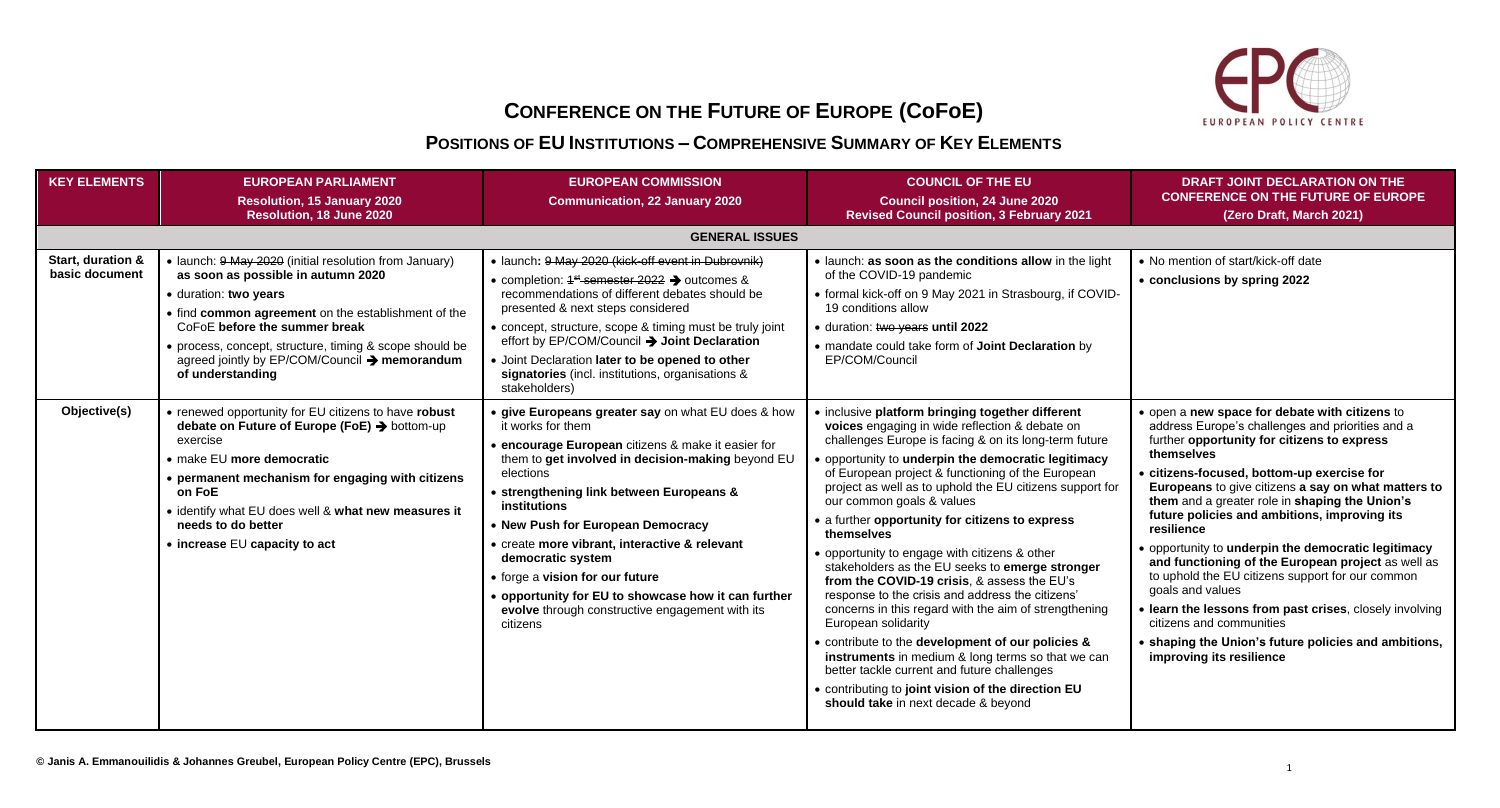

|                                         | <b>EUROPEAN PARLIAMENT</b>                                                                                                                                                                                                                                                                                                                                                                                                                                                                                                                                                                                                                                                                                                                                                                                                                                                                                                                                                   | <b>EUROPEAN COMMISSION</b>                                                                                                                                                                                                                                                                                                                                                                                                                                                                                                                                                                                                                                                                                                                             | <b>COUNCIL OF THE EU</b>                                                                                                                                                                                                                                                                                                                                                                                                                                                                                                                                                                                                                                                                                                                                                                                                                                                                                                                                                                                                                                                                                                                                                                                                   | <b>DRAFT JOINT DECLARATION</b>                                                                                                                                                                                                                                                                                                                                                                                                                                                                                                                                                                                                                                                                                                                                                                                                                                                                                                                                                                                                                                                                                                              |
|-----------------------------------------|------------------------------------------------------------------------------------------------------------------------------------------------------------------------------------------------------------------------------------------------------------------------------------------------------------------------------------------------------------------------------------------------------------------------------------------------------------------------------------------------------------------------------------------------------------------------------------------------------------------------------------------------------------------------------------------------------------------------------------------------------------------------------------------------------------------------------------------------------------------------------------------------------------------------------------------------------------------------------|--------------------------------------------------------------------------------------------------------------------------------------------------------------------------------------------------------------------------------------------------------------------------------------------------------------------------------------------------------------------------------------------------------------------------------------------------------------------------------------------------------------------------------------------------------------------------------------------------------------------------------------------------------------------------------------------------------------------------------------------------------|----------------------------------------------------------------------------------------------------------------------------------------------------------------------------------------------------------------------------------------------------------------------------------------------------------------------------------------------------------------------------------------------------------------------------------------------------------------------------------------------------------------------------------------------------------------------------------------------------------------------------------------------------------------------------------------------------------------------------------------------------------------------------------------------------------------------------------------------------------------------------------------------------------------------------------------------------------------------------------------------------------------------------------------------------------------------------------------------------------------------------------------------------------------------------------------------------------------------------|---------------------------------------------------------------------------------------------------------------------------------------------------------------------------------------------------------------------------------------------------------------------------------------------------------------------------------------------------------------------------------------------------------------------------------------------------------------------------------------------------------------------------------------------------------------------------------------------------------------------------------------------------------------------------------------------------------------------------------------------------------------------------------------------------------------------------------------------------------------------------------------------------------------------------------------------------------------------------------------------------------------------------------------------------------------------------------------------------------------------------------------------|
| <b>Content &amp; scope</b>              | • scope not limited to pre-defined policy fields or<br>methods of integration<br>· maximum, pre-defined but non-exhaustive policy<br>priorities could be identified, such as: (i) European<br>values, fundamental rights & freedoms; (ii) democratic<br>& institutional aspects; (iii) environmental challenges<br>& climate crisis; (iv) social justice & equality; (v)<br>economic & employment issues incl. taxation; (vi)<br>digital transformation; (vii) security & role of EU in the<br>world<br>• the COVID-19 crisis has made the need for the<br>CoFoE more pressing<br>• CoFoE should take into account the EU's existing<br>recovery instruments and the solidarity that has<br>already been established, while ensuring ecological<br>sustainability, economic development, social<br>progress, security and democracy<br>• to prepare well in advance for next EP elections in<br>2024 → work on issues such as lead candidate<br>system & transnational lists | • Two parallel strands:<br>• policy strand: (i) fight against climate change &<br>environmental challenges; (ii) an economy that<br>works for people, social fairness & equality; (iii)<br>Europe's digital transformation; (iv) promoting our<br>European values; (v) strengthening the EU's voice<br>in the world; (vi) shoring up the EU's democratic<br>foundations<br>· democracy/institutional strand: lead candidate<br>system; transnational lists; electoral law reform ><br>COM: role of facilitator & honest broker between EP<br>& Council                                                                                                                                                                                                 | • "policy first approach" > priority should be given to<br>implementing the EU Strategic Agenda agreed in<br>2019<br>• focus on topics that truly matter to citizens, with<br>long lasting impacts & wide outreach<br>• Several key topics, including those from the EU<br>Strategic Agenda and the relevance of which has been<br>further highlighted in the context of the COVID-19<br>pandemic and the challenges of economic recovery,<br>such as (i) sustainability, including green transition &<br>climate neutrality by 2050; (ii) societal challenges<br>(public health, demographic challenges, generational,<br>territorial and educational divides, gender equality,<br>social protection, migration); (iii) innovation & digital<br>transformation; (iv) fundamental values, rights &<br>freedoms; (v) international role of EU<br>• Important to focus also on cross-cutting issues<br>related to the EU's ability to deliver on policy priorities<br>(better regulation, subsidiarity & proportionality,<br>transparency)<br>• participants may raise other topics<br>• following COVID-19, reflecting on the challenges, EU's<br>future & resilience of societies & economies has<br>become more important | • scope should reflect the areas where the EU has the<br>competence to act or where EU action would have<br>been to the benefit of European citizens<br>• key topics, reflecting the Strategic Agenda of the<br>European Council, the Commission's Political<br>Guidelines and the challenges brought about by<br>COVID-19:<br>i. building a healthy continent,<br>ii. fighting climate change & environmental<br>challenges,<br>iii. an economy that works for people,<br>iv. social fairness, equality, intergenerational solidarity,<br>v. Europe's digital transformation,<br>vi. European rights and values, including Rule of Law,<br>vii. migration challenges,<br>viii. security, the EU's role in the world,<br>ix. the Union's democratic foundations and how to<br>strengthen democratic processes governing the EU<br>x. Cross-cutting issues related to the EU's ability to<br>deliver on policy priorities, such as better<br>regulation, application of subsidiarity and<br>proportionality, implementing and enforcement of<br>the acquis and transparency<br>• citizens may raise additional issues that matter to<br>them |
| <b>Communication &amp;</b><br>resources | · all existing & new communication tools for digital<br>& physical participation should be coordinated<br>among 3 institutions<br>· all Conference meetings (plenary; Citizens' & Youth<br>agoras) web-streamed & open to public<br>· all Conference documents should be published<br>(incl. contributions from stakeholders)                                                                                                                                                                                                                                                                                                                                                                                                                                                                                                                                                                                                                                                | • EP/COM/Council to join forces with other EU<br>institutions bodies & regional, national political<br>representatives, institutions & stakeholders to<br>promote CoFoE<br>• all EU institutions should be ready to contribute<br>resources, notably financial, for organisation & roll-out<br>single conference identity > incl. common visual<br>expression for all activities under umbrella of CoFoE<br>• COM's Representations & EP Liaison Offices will<br>have key role to play in raising awareness about<br>CoFoE<br>• Calendar of events, all contributions & supporting<br>materials, including clear & educational information<br>on the issues at stake, should be published online<br>• meetings & large scale events to be web-streamed | • cffective communication efforts will be essential in<br>order to fulfil high expectations of citizens<br>• Council welcomes the Commission's readiness to<br>contribute to these efforts with various existing<br>outreach tools                                                                                                                                                                                                                                                                                                                                                                                                                                                                                                                                                                                                                                                                                                                                                                                                                                                                                                                                                                                         | digital engagement efforts and activities are of key<br>importance, but physical participation and face-to-<br>face exchanges should constitute an essential part of<br>CoFoE<br>• reach out to citizens and promote broader,<br>interactive and creative forms of participation<br>• a single identity and a Conference Charter that all<br>organisers of events have to subscribe to<br>based on inclusiveness, openness & transparency,<br>while respecting privacy of people & EU data<br>protection rules<br>• European citizens' panels organised at European level<br>are broadcasted; online submissions possible;<br>documentation made available                                                                                                                                                                                                                                                                                                                                                                                                                                                                                  |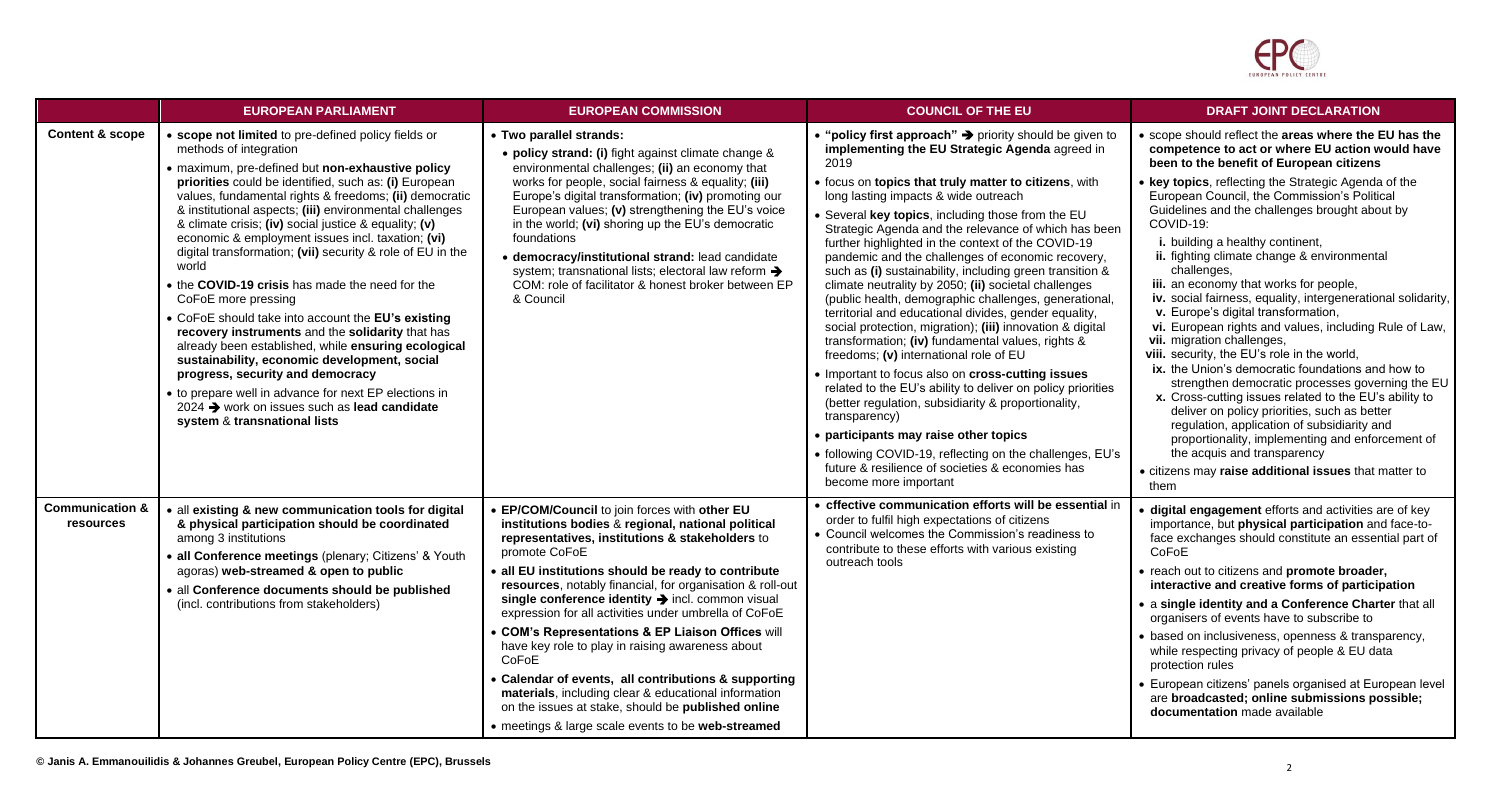

|                                     | <b>EUROPEAN PARLIAMENT</b>                                                                                                                                                                                                                                                                                                                                                                                                                                                                                                                                                                                                                                                                                                                                                                                                                                                                                   | <b>EUROPEAN COMMISSION</b>                                                                                                                                                                                                                                                     | <b>COUNCIL OF THE EU</b>                                                                                                                                                                                                                                                                                                                                                                                                               | <b>DRAFT JOINT DECLARATION</b>                                                                                                                                                                                                                                                                                                                                                                                                                                                                                                                                                                                                                             |  |  |
|-------------------------------------|--------------------------------------------------------------------------------------------------------------------------------------------------------------------------------------------------------------------------------------------------------------------------------------------------------------------------------------------------------------------------------------------------------------------------------------------------------------------------------------------------------------------------------------------------------------------------------------------------------------------------------------------------------------------------------------------------------------------------------------------------------------------------------------------------------------------------------------------------------------------------------------------------------------|--------------------------------------------------------------------------------------------------------------------------------------------------------------------------------------------------------------------------------------------------------------------------------|----------------------------------------------------------------------------------------------------------------------------------------------------------------------------------------------------------------------------------------------------------------------------------------------------------------------------------------------------------------------------------------------------------------------------------------|------------------------------------------------------------------------------------------------------------------------------------------------------------------------------------------------------------------------------------------------------------------------------------------------------------------------------------------------------------------------------------------------------------------------------------------------------------------------------------------------------------------------------------------------------------------------------------------------------------------------------------------------------------|--|--|
|                                     | <b>STRUCTURE &amp; COMPOSITION</b>                                                                                                                                                                                                                                                                                                                                                                                                                                                                                                                                                                                                                                                                                                                                                                                                                                                                           |                                                                                                                                                                                                                                                                                |                                                                                                                                                                                                                                                                                                                                                                                                                                        |                                                                                                                                                                                                                                                                                                                                                                                                                                                                                                                                                                                                                                                            |  |  |
| <b>Key Elements &amp;</b><br>phases | • Conference Plenary (adopts working plan at 1st<br>meeting)<br>• Citizens' agoras<br>• Youth agoras<br>• start with listening phase to enable citizens to<br>express ideas, make suggestions & propose vision of<br>what Europe means for them                                                                                                                                                                                                                                                                                                                                                                                                                                                                                                                                                                                                                                                              | • issue-specific deliberative panels organised by EU<br>institutions<br>· event under each rotating Council Presidency<br>could take place outside capitals > events could<br>provide opportunity to present any intermediate<br>milestones<br>· multilingual digital platform | • main conferences (kick-off, mid-term & final) in<br>Brussels and in countries of Council Presidencies<br>• specific thematic conferences in MS<br>• citizens' panels in MS and at European level<br>• each member state can organise events in line with<br>their own national specificities when deciding on the<br>format(s) of events & make contributions to the CoFoE                                                           | • Conference plenary<br>• European Citizens' panels in each MS and at<br>European level<br>• MS and institutions can organise additional events in<br>line with their own national or institutional<br>specificities, such as national citizens' panels or<br>thematic events bringing together input from different<br>panels<br>· interactive multilingual digital platform to collect,<br>analyse and publish input throughout the Conference<br>& as place for citizens to share ideas<br>• multitude of Conference-events and debates across<br>the Union<br>• gatherings can be organised at European, national,<br>transnational and regional level |  |  |
| <b>Composition</b>                  | • equal partners & strict parity between EP &<br>Council/national parliaments<br>• composition of Conference Plenary:<br>European Parliament > max. 135 MEPs (ensure<br>balanced political representation)<br>$\circ$ Council $\rightarrow$ 27 members representing EU27;<br>ministerial level<br>National Parliaments $\rightarrow$ 2-4 members per MS<br>(ensure balanced political representation)<br>$\circ$ European Commission $\rightarrow$ 3 Commissioners<br><b>EESC &amp; CoR <math>\rightarrow</math></b> 4 members each<br>EU-level social partners $\rightarrow$ 2 members per side<br>despite the pandemic, the direct engagement of<br>citizens, civil society organisations, social<br>partners and elected representatives must remain a<br>priority<br>Well-established CSOs, NGOs, experts, universities,<br>research centres & TTs across Europe are invited to<br>support CoFoE process |                                                                                                                                                                                                                                                                                | • inclusive process with all MS involved equally<br>• participation should be open to:<br>○ representatives of MS<br>o national parliaments,<br><b>European Parliament</b><br><b>European Commission</b><br>○ CoR & EESC, High Representative to be<br>associated when international role of the EU is<br>discussed<br>• participation of representatives from civil society<br>and citizens should be actively sought and facilitated | • EP, Council and Commission as equal partners<br>together with MS<br>• composition Conference Plenary:<br>○ Representatives of EP, Council and<br><b>Commission</b><br>○ Representatives of all national Parliaments<br>○ Representatives on equal footing with citizens<br>o Representation of CoR, EESC and social<br>partners<br>o High Representative associated when EU's<br>international role is discussed<br>○ Representatives of key stakeholders may be<br>invited                                                                                                                                                                              |  |  |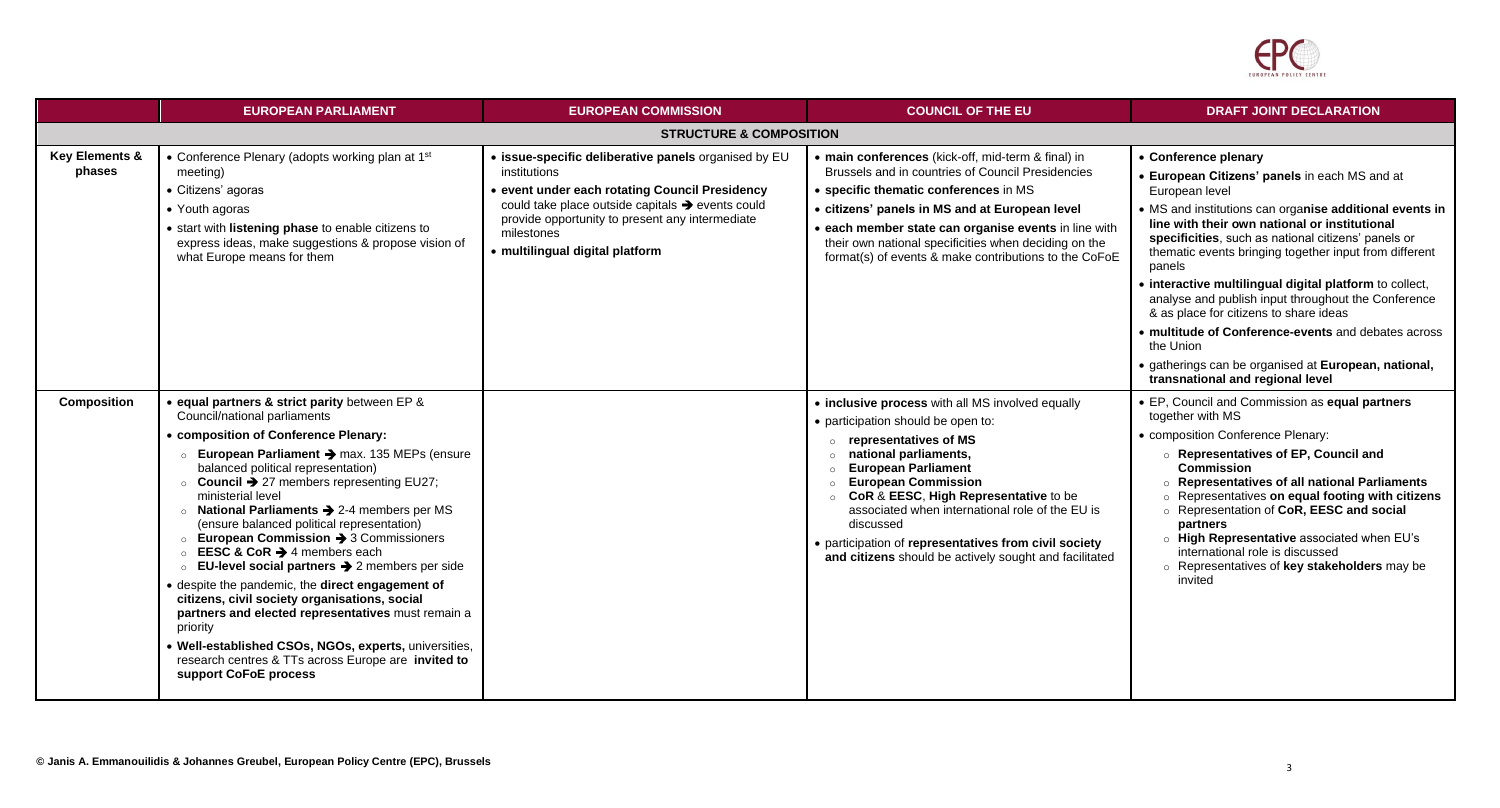

|                                                  | <b>EUROPEAN PARLIAMENT</b>                                                                                                                                                                                                                                                                                                                                                                                                                                                                                                                                                                                                                                                                                                                                                                                                                                                                                                                              | <b>EUROPEAN COMMISSION</b>                                                                                                                                                                                                              | <b>COUNCIL OF THE EU</b>                                                                                                                                                                                                                                                                                                                                                                                                                                                                                                                                                                                                                                                                                                                                                                                                                                                                                     | <b>DRAFT JOINT DECLARATION</b>                                                                                                                                                                                                                                                                                                                                                                                                                                                                                                                                                                                                                                                                                            |
|--------------------------------------------------|---------------------------------------------------------------------------------------------------------------------------------------------------------------------------------------------------------------------------------------------------------------------------------------------------------------------------------------------------------------------------------------------------------------------------------------------------------------------------------------------------------------------------------------------------------------------------------------------------------------------------------------------------------------------------------------------------------------------------------------------------------------------------------------------------------------------------------------------------------------------------------------------------------------------------------------------------------|-----------------------------------------------------------------------------------------------------------------------------------------------------------------------------------------------------------------------------------------|--------------------------------------------------------------------------------------------------------------------------------------------------------------------------------------------------------------------------------------------------------------------------------------------------------------------------------------------------------------------------------------------------------------------------------------------------------------------------------------------------------------------------------------------------------------------------------------------------------------------------------------------------------------------------------------------------------------------------------------------------------------------------------------------------------------------------------------------------------------------------------------------------------------|---------------------------------------------------------------------------------------------------------------------------------------------------------------------------------------------------------------------------------------------------------------------------------------------------------------------------------------------------------------------------------------------------------------------------------------------------------------------------------------------------------------------------------------------------------------------------------------------------------------------------------------------------------------------------------------------------------------------------|
| <b>Observers &amp;</b><br>candidate<br>countries | • representatives from Citizens' & Youth agoras<br>invited to Conference Plenary to present & discuss<br>their conclusions<br>• seek ways to involve EU candidate countries                                                                                                                                                                                                                                                                                                                                                                                                                                                                                                                                                                                                                                                                                                                                                                             |                                                                                                                                                                                                                                         |                                                                                                                                                                                                                                                                                                                                                                                                                                                                                                                                                                                                                                                                                                                                                                                                                                                                                                              | • specific events on EU level should be dedicated to<br>young people<br>• no involvement of candidate countries                                                                                                                                                                                                                                                                                                                                                                                                                                                                                                                                                                                                           |
|                                                  |                                                                                                                                                                                                                                                                                                                                                                                                                                                                                                                                                                                                                                                                                                                                                                                                                                                                                                                                                         | <b>GOVERNANCE</b>                                                                                                                                                                                                                       |                                                                                                                                                                                                                                                                                                                                                                                                                                                                                                                                                                                                                                                                                                                                                                                                                                                                                                              |                                                                                                                                                                                                                                                                                                                                                                                                                                                                                                                                                                                                                                                                                                                           |
| <b>CoFoE leadership</b>                          | • Executive Coordination Board composed of the<br>three main EU institutions under leadership of EP                                                                                                                                                                                                                                                                                                                                                                                                                                                                                                                                                                                                                                                                                                                                                                                                                                                     |                                                                                                                                                                                                                                         | • CoFoE under authority of an eminent European<br>personality as its independent and single chair,<br>who is able to represent the joint interests of all three<br>EU institutions, to be selected by mutual agreement<br>among them<br>• CoFoE under authority of the three European<br>Institutions, represented by the President of the EU,<br>the President of the Council and the President of the<br>European Commission acting as a Joint<br>Chairmanship                                                                                                                                                                                                                                                                                                                                                                                                                                             | . Joint Presidency: Conference placed under the<br>authority of the three institutions, represented by their<br>presidents                                                                                                                                                                                                                                                                                                                                                                                                                                                                                                                                                                                                |
| <b>Responsibility</b><br>within institutions     | • high-level patronage by three main EU institutions<br>at highest level → Presidents EP/COM/EUCO →<br>should guarantee process & provide oversight & kick<br>off Conference process                                                                                                                                                                                                                                                                                                                                                                                                                                                                                                                                                                                                                                                                                                                                                                    | • VP Suica to lead COM's work on CoFoE, supported<br>by VP Jourová (institutional strand); VP Šefčovič<br>(foresight)<br>• EP & MS could also designate points of contact to<br>act as public faces or as ambassadors for the<br>debate | • Council will be represented by the MS holding the<br>rotating Presidency, acting upon a mandate from the<br>Council                                                                                                                                                                                                                                                                                                                                                                                                                                                                                                                                                                                                                                                                                                                                                                                        |                                                                                                                                                                                                                                                                                                                                                                                                                                                                                                                                                                                                                                                                                                                           |
| Organisation &<br>governance                     | • process governed by range of bodies with defined/ad<br>hoc responsibilities $\rightarrow$ gender balanced composition<br>• governance of CoFoE process ensured by Steering<br><b>Committee (SC) &amp; Executive Coordination Board</b><br>• composition SC: (i) EP representatives (all political<br>groups & AFCO representative & representative of EP<br>Bureau); (ii) Council representatives (presidencies);<br>(iii) COM representatives (3 Commissioners) $\rightarrow$ all<br>components shall have equal weight, $\rightarrow$ Executive<br>Coordination Board members are part of SC as<br>well<br>• responsibilities SC: (i) preparation of plenary<br>meetings (drafting agendas, plenary reports &<br>conclusions); (ii) preparation of Citizens' & Youth<br>agoras; (iii) oversight of activities & organisation of<br>Conference process<br>• responsibilities Executive Coordination Board:<br>daily management of Conference process |                                                                                                                                                                                                                                         | · governance should be lean and streamlined and<br>should respect the main guiding principles listed below<br>while also taking into account the principle of<br>subsidiarity<br>· based on key principles: (i) equality between<br>institutions at all levels; (ii) respect for institution's<br>prerogatives; (iii) effectiveness & avoidance of<br>unnecessary bureaucracy; (iv) effective citizens'<br>involvement<br>• shared ownership and participation on equal<br>footing by MS, COM & EP, also ensuring gender<br>equality & in full respect of interinstitutional<br>balance & respective roles as defined in Treaties<br>• National parliaments should be closely associated<br>• Steering group executive board composed of<br>representatives of each institution on an equal footing,<br>representatives of other bodies participating (CoR,<br>EESC) invited as observers, where appropriate | • equal representation of three institutions in<br>governance structure<br>Executive Board consisting of 3 representatives of<br>each institution (EP, Council, Commission) and up to 4<br>observers<br>o Possible observers: presidential Troika of<br>COSAC, CoR, EESC, other EU bodies & social<br>partners<br>○ Co-.chaired by 3 institutions<br>o Will report regularly to Joint Presidency<br>o Taking decisions (by consensus) regarding the<br>work of the CoFoe, processes and events,<br>overseeing the Conference as it progresses and<br>preparing the meetings of the Plenary, citizens'<br>input and follow up<br>• Common Secretariat to assist work of Executive<br>Board<br>· gender-balanced leadership |

**© Janis A. Emmanouilidis & Johannes Greubel, European Policy Centre (EPC), Brussels** <sup>4</sup>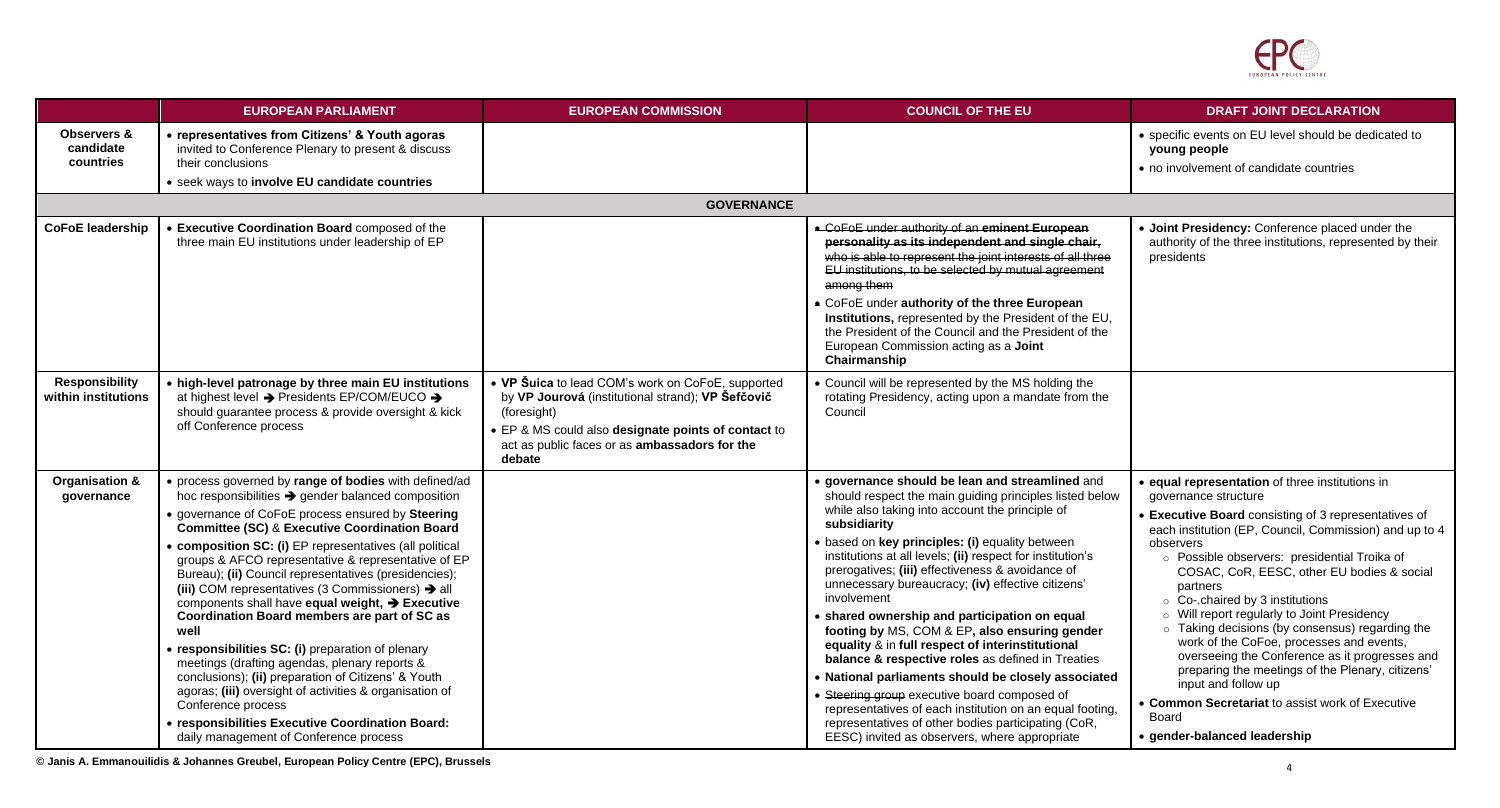

|                                                                                                                                                                                                                                                            | <b>EUROPEAN PARLIAMENT</b>                                                                                                                                                                                                                                                                                                                                                                                                                                                                                                                                                                                                                                                                                                                                                                                                                                                                                                                                                                              | <b>EUROPEAN COMMISSION</b>                                                                                                                                                                                                                                                                                                                                                                                                                                                                                                                                                                                                                                                                                                                | <b>COUNCIL OF THE EU</b>                                                                                                                                                                                                                                                                                                           | <b>DRAFT JOINT DECLARATION</b>                                                                                                                                                                                                                                                                                                                                                                                                                                                                                                                                                                                                                                                                                             |
|------------------------------------------------------------------------------------------------------------------------------------------------------------------------------------------------------------------------------------------------------------|---------------------------------------------------------------------------------------------------------------------------------------------------------------------------------------------------------------------------------------------------------------------------------------------------------------------------------------------------------------------------------------------------------------------------------------------------------------------------------------------------------------------------------------------------------------------------------------------------------------------------------------------------------------------------------------------------------------------------------------------------------------------------------------------------------------------------------------------------------------------------------------------------------------------------------------------------------------------------------------------------------|-------------------------------------------------------------------------------------------------------------------------------------------------------------------------------------------------------------------------------------------------------------------------------------------------------------------------------------------------------------------------------------------------------------------------------------------------------------------------------------------------------------------------------------------------------------------------------------------------------------------------------------------------------------------------------------------------------------------------------------------|------------------------------------------------------------------------------------------------------------------------------------------------------------------------------------------------------------------------------------------------------------------------------------------------------------------------------------|----------------------------------------------------------------------------------------------------------------------------------------------------------------------------------------------------------------------------------------------------------------------------------------------------------------------------------------------------------------------------------------------------------------------------------------------------------------------------------------------------------------------------------------------------------------------------------------------------------------------------------------------------------------------------------------------------------------------------|
| institutions)                                                                                                                                                                                                                                              | → practical organisation of Conference, working<br>groups, Citizens' agoras & any other initiative<br>CoFoE 'secretariat' (members from 3 main EU                                                                                                                                                                                                                                                                                                                                                                                                                                                                                                                                                                                                                                                                                                                                                                                                                                                       |                                                                                                                                                                                                                                                                                                                                                                                                                                                                                                                                                                                                                                                                                                                                           | • Executive board will take decisions (by consensus)<br>regarding the Conference, including organisational<br>issues and invitations of observers, processes, events,<br>overseeing CoFoE<br>• joint secretariat of limited size with personnel from<br>EP/COM/General Secretariat of Council                                      |                                                                                                                                                                                                                                                                                                                                                                                                                                                                                                                                                                                                                                                                                                                            |
| <b>Frequency of</b><br>meetings                                                                                                                                                                                                                            | • plenary meetings at least twice per semester at EP<br>• minimum of two meetings per thematic Citizens'<br>agora to provide input for CoFoE Plenary                                                                                                                                                                                                                                                                                                                                                                                                                                                                                                                                                                                                                                                                                                                                                                                                                                                    |                                                                                                                                                                                                                                                                                                                                                                                                                                                                                                                                                                                                                                                                                                                                           |                                                                                                                                                                                                                                                                                                                                    | • Conference Plenary will meet at least every six<br>months                                                                                                                                                                                                                                                                                                                                                                                                                                                                                                                                                                                                                                                                |
|                                                                                                                                                                                                                                                            |                                                                                                                                                                                                                                                                                                                                                                                                                                                                                                                                                                                                                                                                                                                                                                                                                                                                                                                                                                                                         | <b>CITIZENS' PARTICIPATION</b>                                                                                                                                                                                                                                                                                                                                                                                                                                                                                                                                                                                                                                                                                                            |                                                                                                                                                                                                                                                                                                                                    |                                                                                                                                                                                                                                                                                                                                                                                                                                                                                                                                                                                                                                                                                                                            |
| <b>Citizens' selection</b><br>& support for<br>participants<br>can have a say<br>• ensure youth participation<br>& stakeholders<br>local level<br>background, education level<br>independent institutions in MS<br>agoras<br>compensation for social costs | · diversity of societies should be fully represented<br>$\bullet$ reach all parts of EU $\rightarrow$ guarantee that any citizen<br>• open, transparent process taking inclusive<br>participatory & well-balanced approach to citizens<br>• involvement of citizens, organised civil society &<br>range of stakeholders at EU, national, regional &<br>· representative composition of Citizens' agoras in<br>terms of geography, gender, age, socio-economic<br>• random selection of participating citizens by<br>· elected politicians, senior government<br>representatives & professional interest<br>representatives cannot participate in Citizens'<br>· individual thematic Citizens' agoras to be<br>composed of same participants at each meeting to<br>ensure coherence & consistency<br>• minimum of two meetings per thematic Citizens'<br>agora to provide input for CoFoE Plenary<br>• reimbursement of travel & accommodation costs:<br>arranging of authorised absence from workplace; | • CoFoE will be new public forum for an open,<br>inclusive, transparent & structured debate with<br>citizens<br>bottom-up forum, accessible to all citizens, from all<br>walks of life & from all corners of EU & should reflect<br>Europe's diversity<br>open to civil society, EU institutions & other EU<br>bodies (incl. CoR & EESC) as well as national,<br>regional & local authorities, parliaments & other<br>stakeholders<br>• promote widest possible participation & inclusion of<br>views from across EU → all Europeans should be<br>given equal opportunity to engage (young/old;<br>rural/urban etc.)<br>• reaching out to silent majority<br>gender equality, representation of minorities &<br>persons with disabilities | • involvement of citizens & civil society needs to ensure<br>wide representation of different groups of society,<br>especially of young people<br>• broad debate with citizens<br>• vital role of our citizens & their active participation &<br>contribution in framing our future vision of Europe<br>needs to be clear & strong | • multitude of Conference-events and debates<br>organised across the Union & on multilingual digital<br>platform<br>• citizens' participation should aim at mirroring Europe's<br>diversity<br>· organised on different levels, including European,<br>national, transnational and regional level<br>• involvement of citizens, civil society and<br>stakeholders<br>· on European level representative in citizens'<br>geographic origin, gender, age, socioeconomic<br>background and/or level of education<br>• specific events should be dedicated to young people<br>• National and European events will be organised along<br>a set of principles and minimum criteria to be<br>defined by the Conference structures |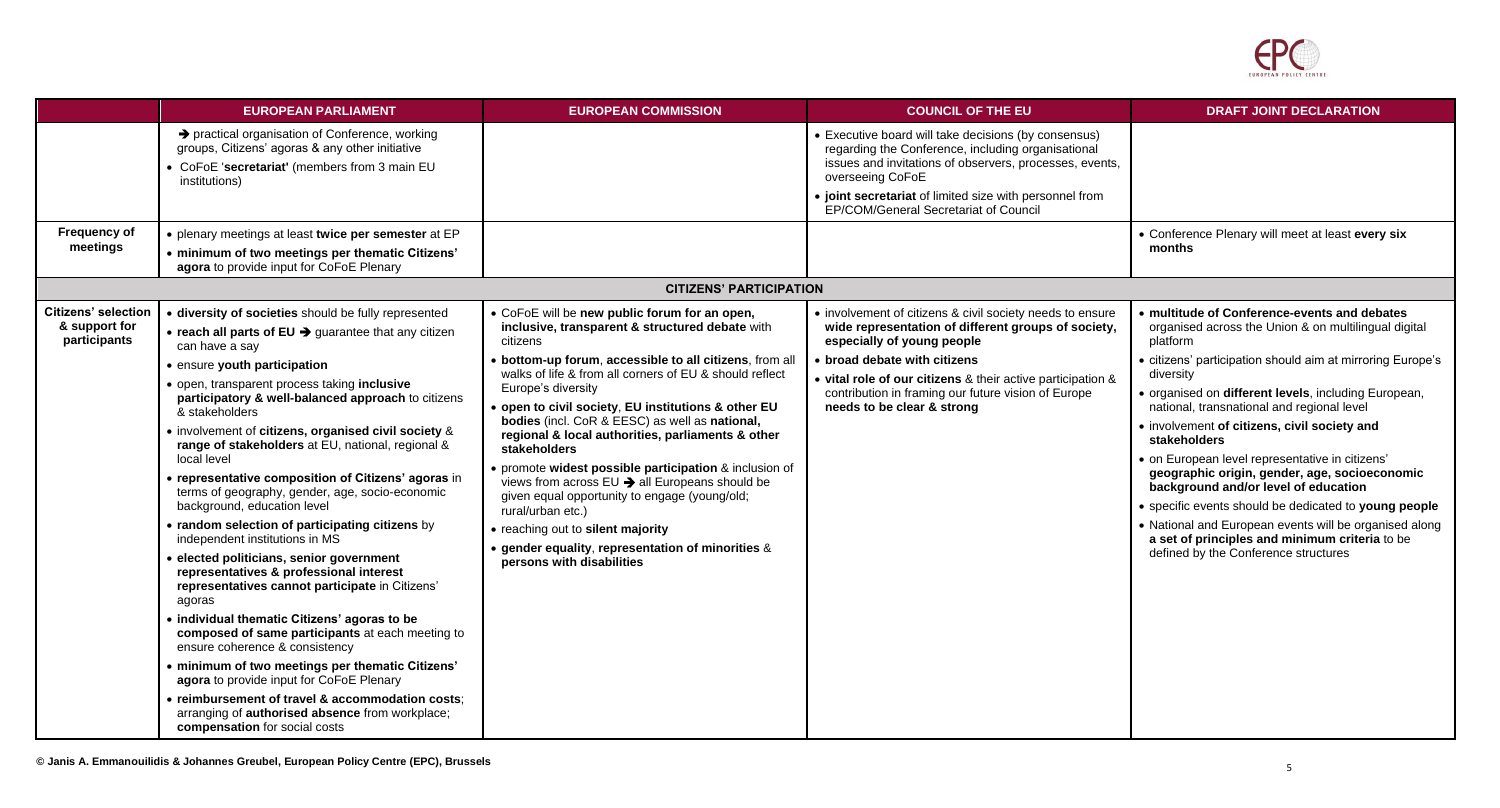

|                                                     | <b>EUROPEAN PARLIAMENT</b>                                                                                                                                                                                                                                                                                                                                                        | <b>EUROPEAN COMMISSION</b>                                                                                                                                                                                                                                                                                                                                                                                                                                                                                                                                                                                                                                                                  | <b>COUNCIL OF THE EU</b>                                                                                                                                                                                                                                                                                                                                              | <b>DRAFT JOINT DECLARATION</b>                                                                                                                                                                                                                                                                                                                                                                                                                                                                     |  |
|-----------------------------------------------------|-----------------------------------------------------------------------------------------------------------------------------------------------------------------------------------------------------------------------------------------------------------------------------------------------------------------------------------------------------------------------------------|---------------------------------------------------------------------------------------------------------------------------------------------------------------------------------------------------------------------------------------------------------------------------------------------------------------------------------------------------------------------------------------------------------------------------------------------------------------------------------------------------------------------------------------------------------------------------------------------------------------------------------------------------------------------------------------------|-----------------------------------------------------------------------------------------------------------------------------------------------------------------------------------------------------------------------------------------------------------------------------------------------------------------------------------------------------------------------|----------------------------------------------------------------------------------------------------------------------------------------------------------------------------------------------------------------------------------------------------------------------------------------------------------------------------------------------------------------------------------------------------------------------------------------------------------------------------------------------------|--|
| Citizens'<br>involvement -<br>transnational level   | · several thematic Citizens' agoras reflecting policy<br>priorities<br>$\bullet$ max. 200-300 citizens $\rightarrow$ min. 3 per MS (calculated<br>in accordance with principle of degressive<br>proportionality)<br>• Citizens' agoras shall be held in different locations<br>across EU<br>• two Youth agoras (16-25 years) > one at beginning<br>of CoFoE & one towards the end | · build on well-established citizens' dialogues<br>• build on useful experience of EU institutions & MS<br>from their active engagement with European<br>citizens<br><b>existing tools</b> allowing citizens to contribute to EU<br>policy-making should be promoted as part of<br>CoFoE (ECI; 'Have your say'; Erasmus; DiscoverEU;<br><b>European Solidarity Corps)</b><br>· multilingual digital platform = main hub for all<br>information & activities $\rightarrow$ should aim to maximise<br>participation, accessibility & transparency<br>(livestreaming debates; gathering outcomes of<br>debates; promoting interactive ways for public debate)                                  | • building on methods & results of citizens'<br>dialogues & consultations, CoFoE, with assistance<br>in particular of COM, CoR & ESSC, should ensure<br>effective involvement of citizens & stakeholders<br>through debates, incl. at MS and regional level, as<br>well as through the internet/digital platforms and<br>citizens' panels in MS and at European level | • European institutions commit to organise European<br>citizens' panels<br>• representative in citizens' geographic origin, gender,<br>age, socioeconomic background and/or level of<br>education<br>• specific events should be dedicated to young people<br>• panels provide input to the Conference Plenary by<br>formulating a set of recommendations for the Union<br>to follow-up on<br>· institutions can organise additional events, in line<br>with their own institutional specificities |  |
| <b>Citizens'</b><br>involvement -<br>national level | • uniform & consistent methodologies used to<br>collect & process citizens' inputs across all MS                                                                                                                                                                                                                                                                                  | · national & regional parliaments & actors should be<br>encouraged to hold Conference-related events<br>• citizens' assemblies organised in MS<br>• national partners, as well as social partners,<br>regional & local authorities & civil society must<br>play a fundamental role throughout the Conference<br>· all institutions & civil society partners that wish to<br>participate in CoFoE should be asked to subscribe<br>to principles & objectives defined in Joint<br><b>Declaration</b><br>• interactive & creative forms of participation:<br>sporting events; festivals; hackathons<br>• Europe Direct networks can help in stimulating &<br>organising regional conversations | • building on methods & results of citizens'<br>dialogues & consultations, CoFoE, with assistance<br>in particular of COM, CoR & ESSC, should ensure<br>effective involvement of citizens & stakeholders<br>through debates, incl. at MS and regional level, as<br>well as through the internet/digital platforms and<br>citizens' panels in MS and at European level | · Each MS can organise additional events, in line<br>with their own national specificities, such as<br>national citizens' panels or thematic events bringing<br>together input from different panels                                                                                                                                                                                                                                                                                               |  |
|                                                     | <b>DECISIONS</b>                                                                                                                                                                                                                                                                                                                                                                  |                                                                                                                                                                                                                                                                                                                                                                                                                                                                                                                                                                                                                                                                                             |                                                                                                                                                                                                                                                                                                                                                                       |                                                                                                                                                                                                                                                                                                                                                                                                                                                                                                    |  |
| Decision-making<br>process                          | • Citizens' agoras: seek to find agreement by<br>consensus $\rightarrow$ where not possible: minority opinion<br>can be voiced<br>Conference Plenary: seek consensus on<br>recommendations of Conference Plenary or, at a<br>minimum: recommendations should represent<br>views of majority of representatives of each of 3<br>EU institutions & national parliaments             |                                                                                                                                                                                                                                                                                                                                                                                                                                                                                                                                                                                                                                                                                             | • the structures of the Conference will agree from the<br>outset and on a consensual basis on the modalities<br>for reporting on the outcomes of the various<br>activities undertaken in the context of the Conference                                                                                                                                                | European citizens' panels: provide input to the<br>Conference Plenary by formulating a set of<br>recommendations for the Union to follow up<br><b>Executive Board will draw &amp; publish Plenary</b><br>conclusions<br>structures of the Conference will agree on the<br>modalities for reporting the outcomes of the various<br>activities undertaken in the context of the Conference<br>• Executive Board taking decisions by consensus                                                        |  |